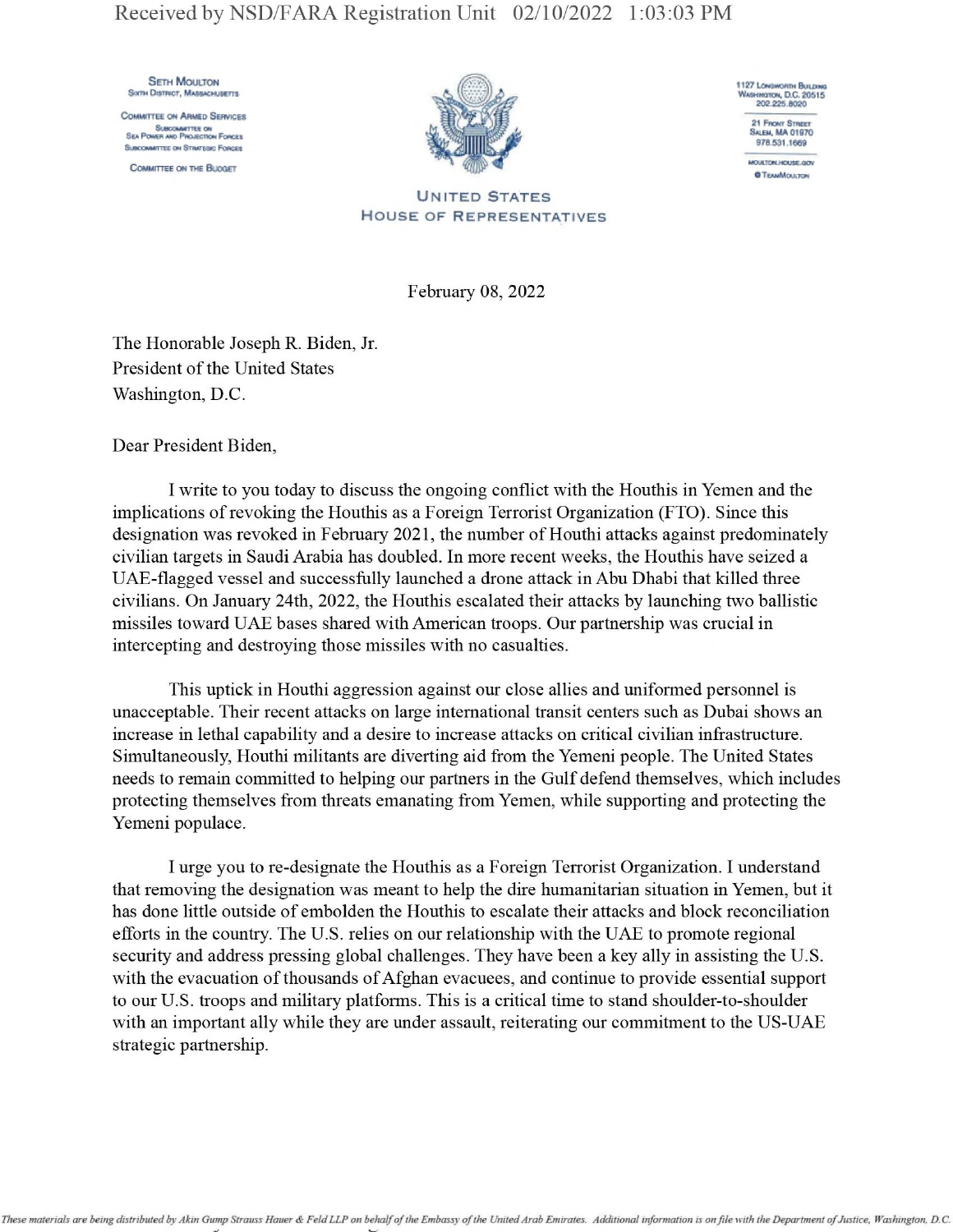**SETH MOULTON** SIXTH DISTRICT, MASSACHUSETTS

COMMITTEE ON ARMED SERVICES SUBCOMMITTEE ON SEA POWER AND PROJECTION FORCES SUBCOMMITTEE ON STRATEGIC FORCES

COMMITTEE ON THE BUDGET



1127 LONGWORTH BULDING<br>WASHINGTON, D.C. 20515<br>202,225.8020 21 FRONT STREET<br>SALEM, MA 01970

978.531.1669 MOULTON, HOUSE, GOV **OTEAMMOULTON** 

**UNITED STATES HOUSE OF REPRESENTATIVES** 

Sincerely,

Set Wall -

**SETH MOULTON** Member of Congress

MIKE GALLAGHER Member of Congress

C. Scott Frankli

**SCOTT FRANKLIN** Member of Congress

MICHAEL WALTZ Member of Congress

Jarl J BA

**DON BACON** Member of Congress

Que Wagne

**ANN WAGNER** Member of Congress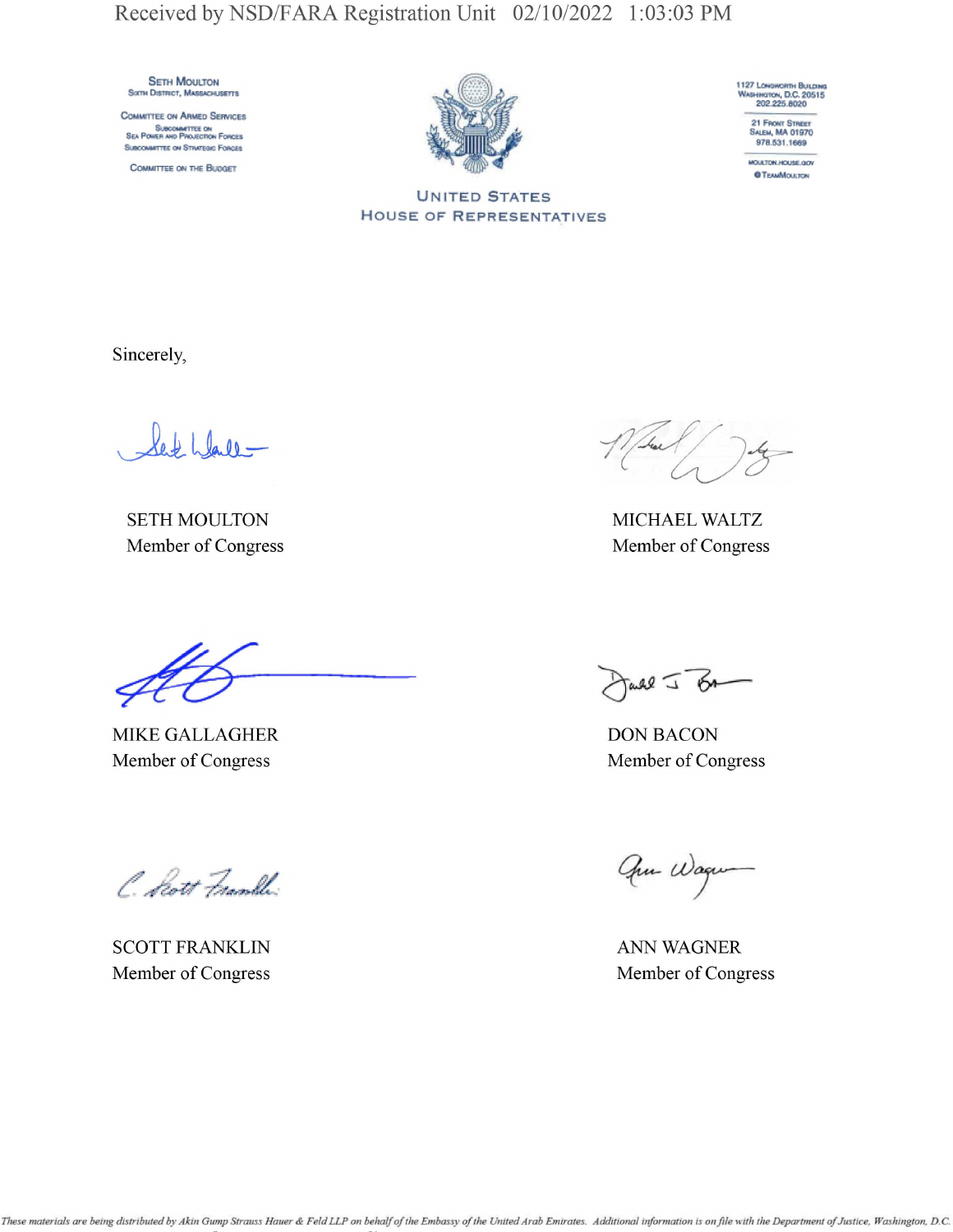**SETH MOULTON** SIXTH DISTRICT, MASSACHUSETTS

COMMITTEE ON ARMED SERVICES SUBCOMMITTEE ON SEA POWER AND PROJECTION FORCES SUBCOMMITTEE ON STRATEGIC FORCES

COMMITTEE ON THE BUDGET





978.531.1669 MOULTON, HOUSE, GOV

**OTEAMMOULTON** 

**UNITED STATES HOUSE OF REPRESENTATIVES** 

Carl Vie Lodger

**CATHY MCMORRIS RODGERS** Member of Congress

**PETER MEIJER** Member of Congress

**SCOTT DESJARLAIS** Member of Congress

Elisin Stepart

**ELISE STEFANIK** Member of Congress

YOUNG KIM Member of Congress

PATRICK FALLON Member of Congress

Ox Chinez

**LIZ CHENEY** Member of Congress

caroe D. Miller

**CAROL MILLER** Member of Congress

These materials are being distributed by Akin Gump Strauss Hauer & Feld LLP on behalf of the Embassy of the United Arab Emirates. Additional information is on file with the Department of Justice, Washington, D.C.